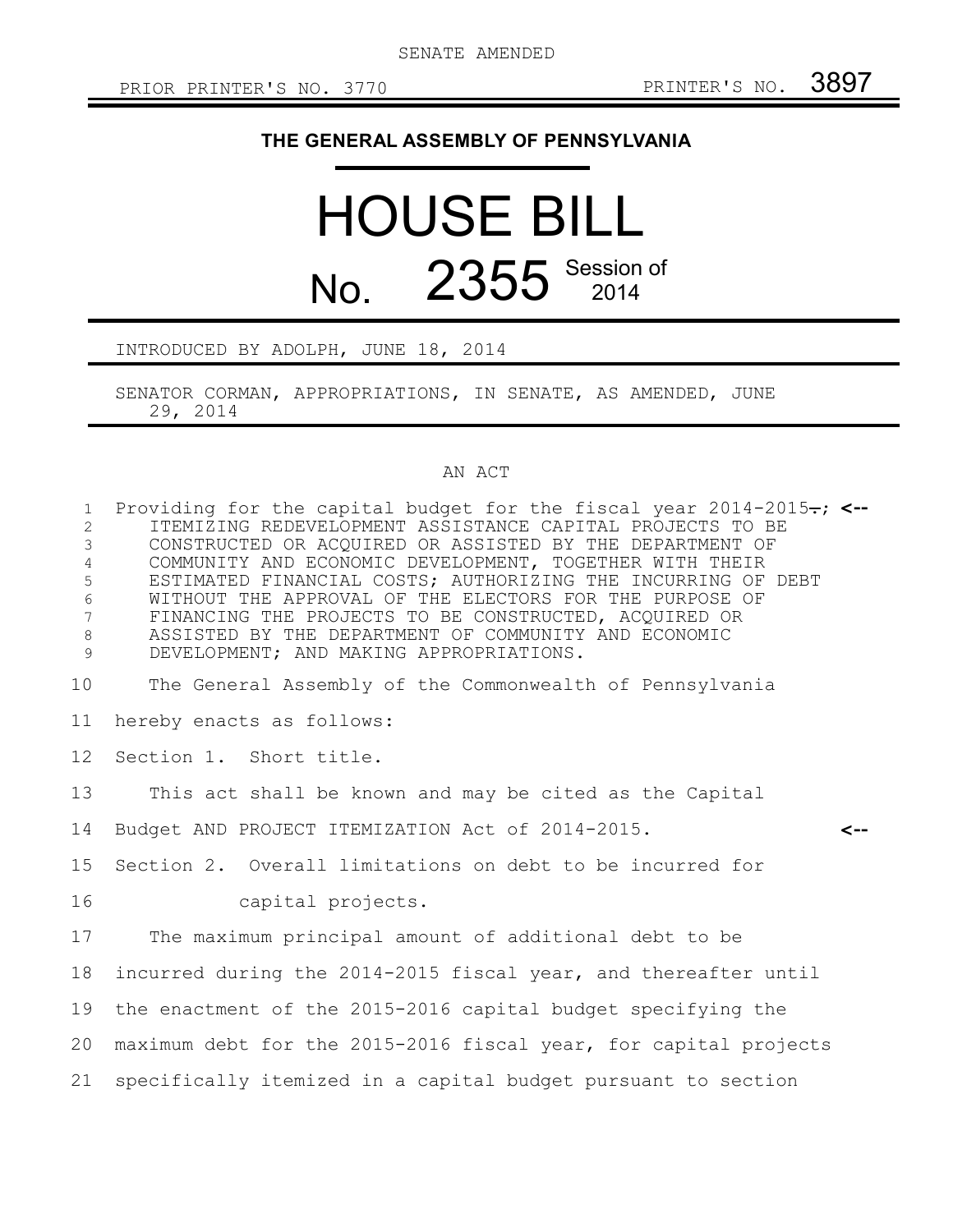7(a)(4) of Article VIII of the Constitution of Pennsylvania, and 1 2 the fund to be charged with the repayment of such debt, shall, with respect to each category of capital projects, be as follows: Category **Amount** Fund (1) Public Improvement Projects:  $(i)$  Buildings and structures \$695,000,000 General Fund or Special Fund as applicable (I) BUILDINGS AND STRUCTURES \$725,000,000 GENERAL FUND OR SPECIAL FUND AS APPLICABLE (2) Furniture and equipment 50,000,000 General Fund or Special Fund as applicable (3) Transportation assistance projects 175,000,000 General Fund (4) Redevelopment assistance projects 335,000,000 General Fund (5) Flood control projects 10,000,000 General Fund TOTAL  $$1,265,000,000$ Section 3. Effective date. This act shall take effect July 1, 2014, or immediately,-29 whichever is later. TOTAL \$1,295,000,000 20140HB2355PN3897 - 2 -**<-- <-- <-- <--** 3 4 5 6 7 8 9 10 11 12 13 14 15 16 17 18 19 20 21 22 23 24 25 26 27 28 30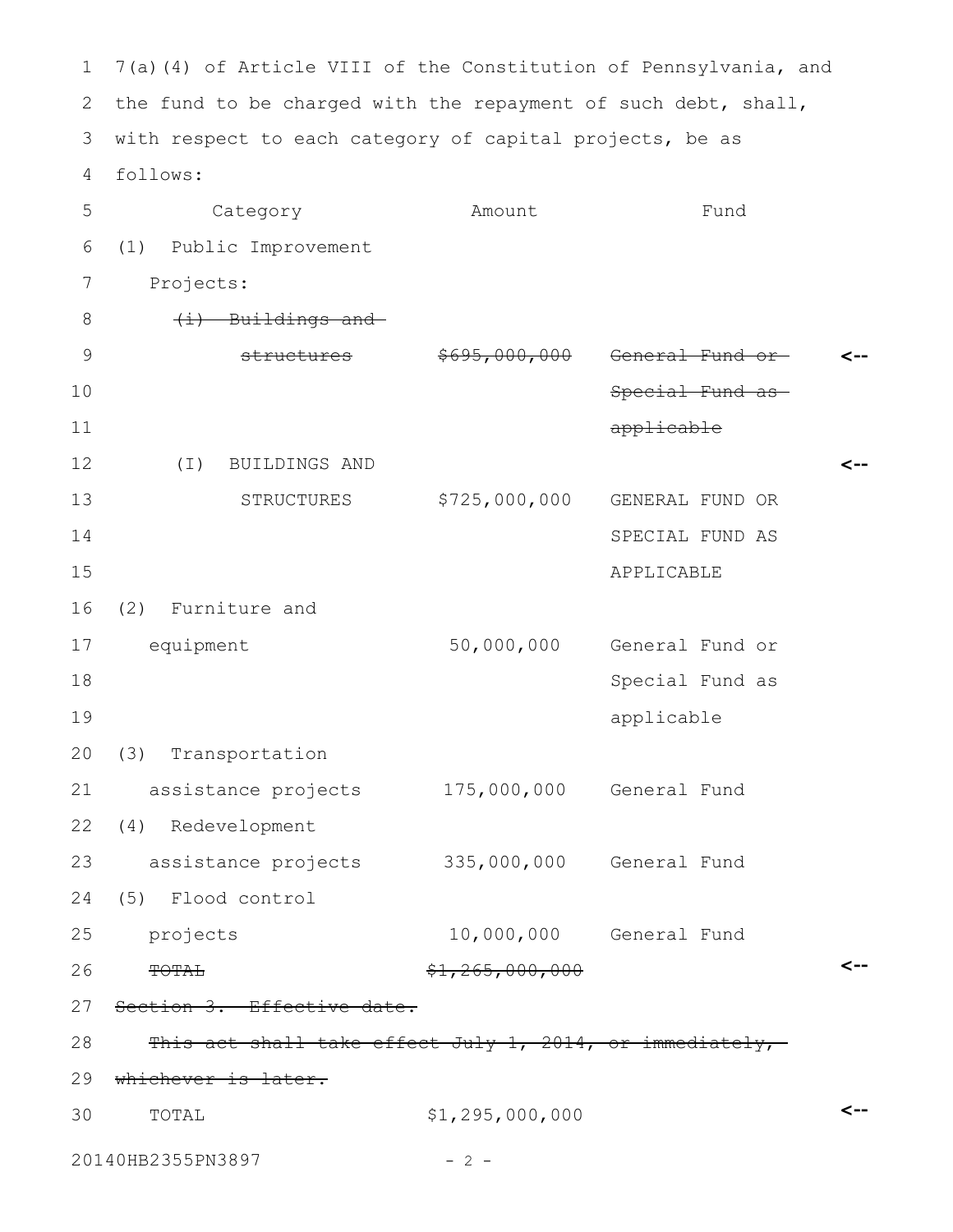SECTION 3. TOTAL AUTHORIZATIONS. 1

THE TOTAL AUTHORIZATION FOR THE ADDITIONAL CAPITAL PROJECTS IN THE CATEGORY OF REDEVELOPMENT ASSISTANCE CAPITAL PROJECTS 3 4 ITEMIZED IN SECTION 4 FOR CAPITAL GRANTS BY THE DEPARTMENT OF COMMUNITY AND ECONOMIC DEVELOPMENT, ITS SUCCESSORS OR ASSIGNS, 5 AND TO BE FINANCED BY THE INCURRING OF DEBT, SHALL BE 6 \$20,000,000. 7 2

8 SECTION 4. ITEMIZATION OF REDEVELOPMENT ASSISTANCE PROJECTS. ADDITIONAL CAPITAL PROJECTS IN THE CATEGORY OF REDEVELOPMENT ASSISTANCE PROJECTS FOR CAPITAL GRANTS BY THE DEPARTMENT OF 10 COMMUNITY AND ECONOMIC DEVELOPMENT, ITS SUCCESSORS OR ASSIGNS, 11 AUTHORIZED UNDER THE PROVISIONS OF THE ACT OF MAY 20, 1949 12 (P.L.1633, NO.493), KNOWN AS THE HOUSING AND REDEVELOPMENT 13 ASSISTANCE LAW, AND REDEVELOPMENT ASSISTANCE CAPITAL PROJECTS 14 15 AND TO BE FINANCED BY THE INCURRING OF DEBT, ARE HEREBY 16 ITEMIZED, TOGETHER WITH THEIR RESPECTIVE ESTIMATED FINANCIAL COSTS, AS FOLLOWS: 17 PROJECT TOTAL PROJECT ALLOCATION (1) ALLEGHENY COUNTY 21 (I) COUNTY PROJECTS 22 (A) CONSTRUCTION, INFRASTRUCTURE IMPROVEMENTS AND OTHER RELATED COSTS FOR AN INDUSTRIAL FACILITY IN BRADDOCK AND RELATED MON VALLEY OPERATIONS PROJECT ALLOCATION 20,000,000 28 SECTION 5. DEBT AUTHORIZATION. SUBJECT TO THE LIMITATION IN SECTION 317(B) OF THE ACT OF FEBRUARY 9, 1999 (P.L.1, NO.1), KNOWN AS THE CAPITAL FACILITIES 3020140HB2355PN3897 - 3 -9 18 19 20 23 24 25 26 27 29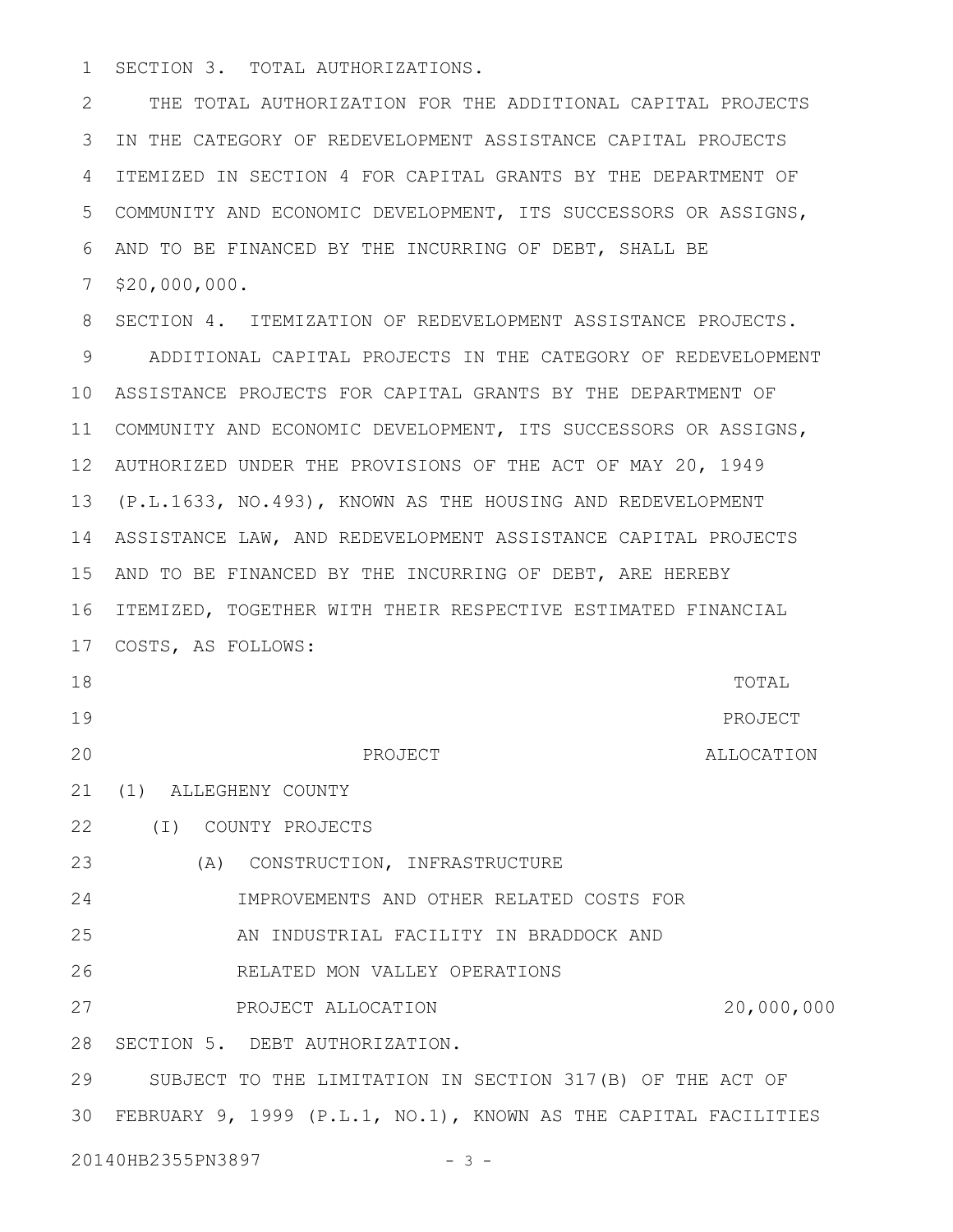DEBT ENABLING ACT, THE GOVERNOR, AUDITOR GENERAL AND STATE TREASURER ARE HEREBY AUTHORIZED AND DIRECTED TO BORROW FROM TIME TO TIME IN ADDITION TO ANY AUTHORIZATION HERETOFORE OR HEREAFTER ENACTED, ON THE CREDIT OF THE COMMONWEALTH, SUBJECT TO THE LIMITATIONS PROVIDED IN THE CURRENT CAPITAL BUDGET, MONEY NOT EXCEEDING IN THE AGGREGATE THE SUM OF \$20,000,000 AS MAY BE FOUND NECESSARY TO CARRY OUT THE REDEVELOPMENT ASSISTANCE CAPITAL PROJECTS SPECIFICALLY ITEMIZED IN A CAPITAL BUDGET. SECTION 6. ISSUE OF BONDS. 1 2 3 4 5 6 7 8 9

THE INDEBTEDNESS AUTHORIZED IN THIS ACT SHALL BE INCURRED FROM TIME TO TIME AND SHALL BE EVIDENCED BY ONE OR MORE SERIES 11 OF GENERAL OBLIGATION BONDS OF THE COMMONWEALTH IN SUCH 12 AGGREGATE PRINCIPAL AMOUNT FOR EACH SERIES AS THE GOVERNOR, THE 13 14 AUDITOR GENERAL AND THE STATE TREASURER SHALL DETERMINE, BUT THE MAXIMUM TERM OF THE DEBT AUTHORIZED TO BE INCURRED UNDER THIS 15 16 ACT IS 30 YEARS. 10

17 SECTION 7. APPROPRIATIONS.

THE NET PROCEEDS OF THE SALE OF THE OBLIGATIONS AUTHORIZED IN THIS ACT ARE HEREBY APPROPRIATED FROM THE CAPITAL FACILITIES 19 FUND TO THE DEPARTMENT OF COMMUNITY AND ECONOMIC DEVELOPMENT IN 20 THE MAXIMUM AMOUNT OF \$20,000,000 TO BE USED BY IT EXCLUSIVELY TO DEFRAY THE FINANCIAL COST OF REDEVELOPMENT ASSISTANCE CAPITAL 22 PROJECTS SPECIFICALLY ITEMIZED IN A CAPITAL BUDGET. AFTER 23 RESERVING OR PAYING THE EXPENSES OF THE SALE OF THE OBLIGATION, 24 THE STATE TREASURER SHALL PAY TO THE DEPARTMENT OF COMMUNITY AND ECONOMIC DEVELOPMENT THE MONEYS AS REQUIRED AND CERTIFIED BY IT 26 27 TO BE LEGALLY DUE AND PAYABLE. 18 21 25

28 SECTION 8. FEDERAL FUNDS.

IN ADDITION TO THOSE FUNDS APPROPRIATED IN SECTION 7, ALL MONEYS RECEIVED FROM THE FEDERAL GOVERNMENT FOR THE PROJECTS 3029

20140HB2355PN3897 - 4 -